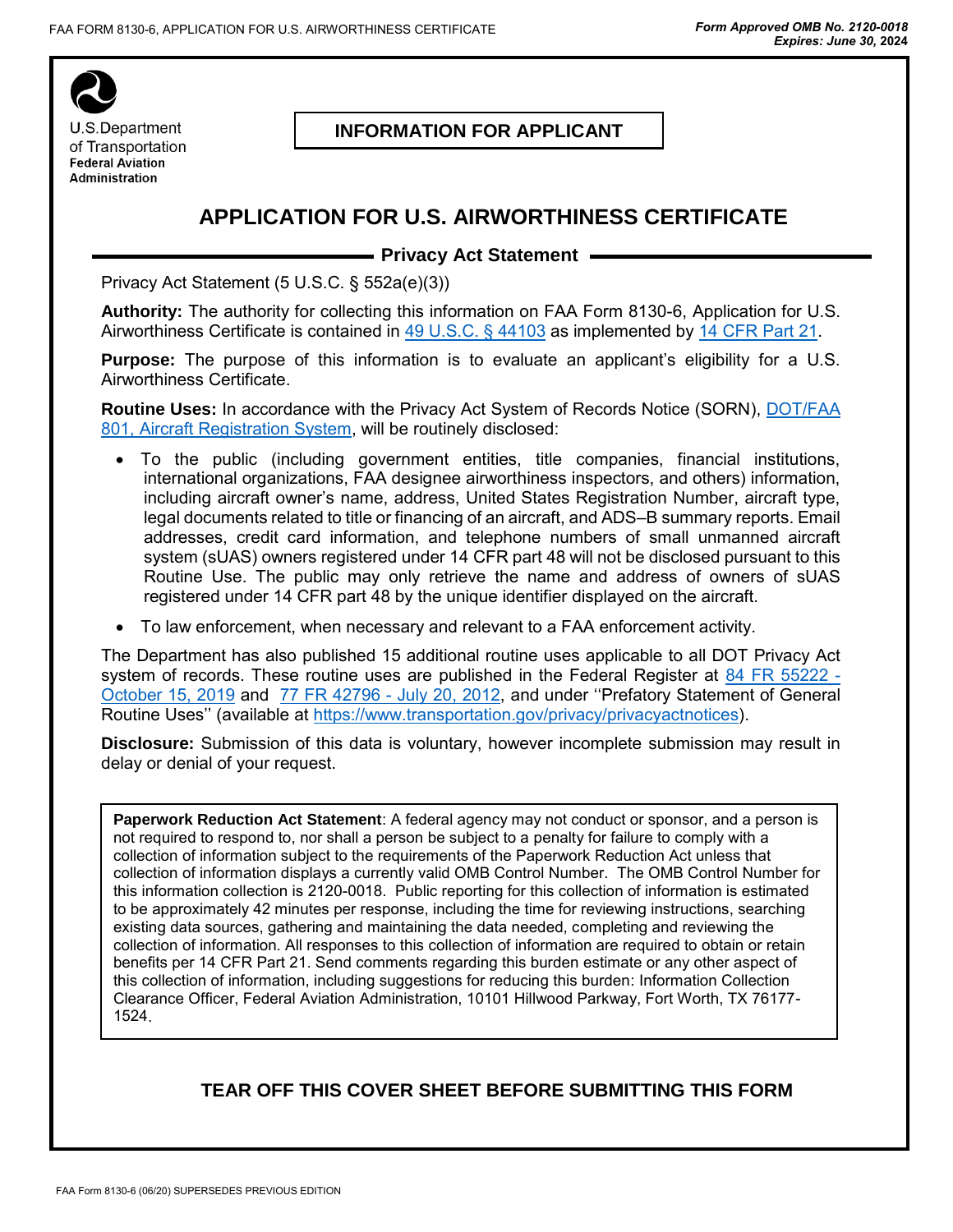| <b>APPLICATION FOR</b><br>U.S. Department<br><b>U.S. AIRWORTHINESS</b><br>of Transportation<br><b>CERTIFICATE</b><br><b>Federal Aviation</b><br>Administration |                                                                                                                                                                  |  |                |                                                       |                                                                                              |  | <b>INSTRUCTIONS</b> - Print or type. Do not write in shaded areas; these are for<br>FAA use only. Submit original only to an authorized FAA Representative. If<br>additional space is required, use attachment. For special flight permits<br>complete Sections II, VI, and VII as applicable.<br><b>FAA CODING</b> |                                                                                                                   |                                |                                                                                      |                                                                                   |                                              |                                                                                                                                                                                                                  |                                                                                                                                                                                               |                                                                                              |                                            |                                                        |                                              |                              |  |                                                                                                  |  |                                                                                                                                                                                                |  |
|----------------------------------------------------------------------------------------------------------------------------------------------------------------|------------------------------------------------------------------------------------------------------------------------------------------------------------------|--|----------------|-------------------------------------------------------|----------------------------------------------------------------------------------------------|--|---------------------------------------------------------------------------------------------------------------------------------------------------------------------------------------------------------------------------------------------------------------------------------------------------------------------|-------------------------------------------------------------------------------------------------------------------|--------------------------------|--------------------------------------------------------------------------------------|-----------------------------------------------------------------------------------|----------------------------------------------|------------------------------------------------------------------------------------------------------------------------------------------------------------------------------------------------------------------|-----------------------------------------------------------------------------------------------------------------------------------------------------------------------------------------------|----------------------------------------------------------------------------------------------|--------------------------------------------|--------------------------------------------------------|----------------------------------------------|------------------------------|--|--------------------------------------------------------------------------------------------------|--|------------------------------------------------------------------------------------------------------------------------------------------------------------------------------------------------|--|
| I. AIRCRAFT<br>DESCRIPTION                                                                                                                                     | 1. REGISTRATION MARK                                                                                                                                             |  |                |                                                       |                                                                                              |  | 2. AIRCRAFT BUILDER'S NAME (Make)                                                                                                                                                                                                                                                                                   |                                                                                                                   |                                |                                                                                      |                                                                                   | 3. AIRCRAFT MODEL DESIGNATION<br>4. YR. MFR. |                                                                                                                                                                                                                  |                                                                                                                                                                                               |                                                                                              |                                            |                                                        |                                              |                              |  |                                                                                                  |  |                                                                                                                                                                                                |  |
|                                                                                                                                                                | 5. AIRCRAFT SERIAL NO.                                                                                                                                           |  |                |                                                       |                                                                                              |  |                                                                                                                                                                                                                                                                                                                     | 6. ENGINE BUILDER'S NAME (Make)                                                                                   |                                |                                                                                      |                                                                                   |                                              | 7. ENGINE MODEL DESIGNATION                                                                                                                                                                                      |                                                                                                                                                                                               |                                                                                              |                                            |                                                        |                                              |                              |  |                                                                                                  |  |                                                                                                                                                                                                |  |
|                                                                                                                                                                | 8. NUMBER OF ENGINES                                                                                                                                             |  |                |                                                       |                                                                                              |  |                                                                                                                                                                                                                                                                                                                     | 9. PROPELLER BUILDER'S NAME (Make)                                                                                |                                |                                                                                      |                                                                                   | 10. PROPELLER MODEL DESIGNATION              |                                                                                                                                                                                                                  |                                                                                                                                                                                               |                                                                                              |                                            | 11. AIRCRAFT IS (Check if applicable)<br><b>IMPORT</b> |                                              |                              |  |                                                                                                  |  |                                                                                                                                                                                                |  |
|                                                                                                                                                                | APPLICATION IS HEREBY MADE FOR: (Check applicable items)<br>STANDARD AIRWORTHINESS CERTIFICATE (Indicate category)<br>Α<br>$\mathbf{1}$                          |  |                |                                                       |                                                                                              |  | NORMAL                                                                                                                                                                                                                                                                                                              |                                                                                                                   |                                |                                                                                      | UTILITY<br><b>ACROBATIC</b><br>TRANSPORT                                          |                                              |                                                                                                                                                                                                                  |                                                                                                                                                                                               |                                                                                              | COMMUTER<br><b>BALLOON</b><br><b>OTHER</b> |                                                        |                                              |                              |  |                                                                                                  |  |                                                                                                                                                                                                |  |
|                                                                                                                                                                | SPECIAL AIRWORTHINESS CERTIFICATE (Check appropriate items)<br>B                                                                                                 |  |                |                                                       |                                                                                              |  |                                                                                                                                                                                                                                                                                                                     |                                                                                                                   |                                |                                                                                      |                                                                                   |                                              |                                                                                                                                                                                                                  |                                                                                                                                                                                               |                                                                                              |                                            |                                                        |                                              |                              |  |                                                                                                  |  |                                                                                                                                                                                                |  |
|                                                                                                                                                                |                                                                                                                                                                  |  | 9              | <b>PRIMARY</b><br>LIGHT-SPORT (Indicate Class)        |                                                                                              |  |                                                                                                                                                                                                                                                                                                                     |                                                                                                                   |                                |                                                                                      | Airplane                                                                          |                                              | Power-Parachute<br>Weight-Shift-Control<br>Glider<br>Lighter than Air                                                                                                                                            |                                                                                                                                                                                               |                                                                                              |                                            |                                                        |                                              |                              |  |                                                                                                  |  |                                                                                                                                                                                                |  |
|                                                                                                                                                                |                                                                                                                                                                  |  | $\overline{2}$ | LIMITED                                               |                                                                                              |  |                                                                                                                                                                                                                                                                                                                     |                                                                                                                   |                                |                                                                                      |                                                                                   |                                              |                                                                                                                                                                                                                  |                                                                                                                                                                                               |                                                                                              |                                            |                                                        |                                              |                              |  |                                                                                                  |  |                                                                                                                                                                                                |  |
|                                                                                                                                                                |                                                                                                                                                                  |  | 5              |                                                       | PROVISIONAL (Indicate class)                                                                 |  |                                                                                                                                                                                                                                                                                                                     |                                                                                                                   |                                | CLASS I                                                                              |                                                                                   |                                              |                                                                                                                                                                                                                  |                                                                                                                                                                                               |                                                                                              |                                            |                                                        |                                              |                              |  |                                                                                                  |  |                                                                                                                                                                                                |  |
|                                                                                                                                                                |                                                                                                                                                                  |  |                |                                                       |                                                                                              |  |                                                                                                                                                                                                                                                                                                                     |                                                                                                                   | $\overline{2}$<br>$\mathbf{1}$ |                                                                                      | <b>CLASS II</b><br>AGRICULTURE AND PEST CONTROL<br>FOREST (Wildlife conservation) |                                              | $\overline{2}$                                                                                                                                                                                                   |                                                                                                                                                                                               |                                                                                              |                                            | <b>AERIAL SURVEY</b>                                   |                                              |                              |  | 3                                                                                                |  | AERIAL ADVERTISING                                                                                                                                                                             |  |
|                                                                                                                                                                |                                                                                                                                                                  |  | 3              | RESTRICTED (Indicate operation(s)<br>to be conducted) |                                                                                              |  |                                                                                                                                                                                                                                                                                                                     |                                                                                                                   | $\overline{4}$                 |                                                                                      |                                                                                   |                                              |                                                                                                                                                                                                                  |                                                                                                                                                                                               |                                                                                              | 5                                          |                                                        |                                              | <b>PATROLLING</b>            |  | 6                                                                                                |  | <b>WEATHER CONTROL</b>                                                                                                                                                                         |  |
|                                                                                                                                                                |                                                                                                                                                                  |  |                |                                                       |                                                                                              |  |                                                                                                                                                                                                                                                                                                                     |                                                                                                                   | $\mathbf 0$                    |                                                                                      | OTHER (Specify)                                                                   |                                              |                                                                                                                                                                                                                  |                                                                                                                                                                                               |                                                                                              |                                            |                                                        |                                              |                              |  | 3<br>$\,6$                                                                                       |  |                                                                                                                                                                                                |  |
|                                                                                                                                                                |                                                                                                                                                                  |  |                |                                                       |                                                                                              |  |                                                                                                                                                                                                                                                                                                                     |                                                                                                                   | $\mathbf{1}$<br>$\overline{4}$ |                                                                                      | RESEARCH AND DEVELOPMENT<br><b>AIR RACING</b><br>SHOW COMPLIANCE WITH THE CFR     |                                              |                                                                                                                                                                                                                  |                                                                                                                                                                                               |                                                                                              | $\overline{2}$<br>5                        |                                                        | <b>AMATEUR BUILT</b><br><b>CREW TRAINING</b> |                              |  |                                                                                                  |  | <b>EXHIBITION</b><br><b>MARKET SURVEY</b>                                                                                                                                                      |  |
|                                                                                                                                                                |                                                                                                                                                                  |  |                |                                                       |                                                                                              |  |                                                                                                                                                                                                                                                                                                                     | $\mathbf 0$                                                                                                       |                                | $\overline{7}$                                                                       |                                                                                   |                                              |                                                                                                                                                                                                                  |                                                                                                                                                                                               |                                                                                              |                                            |                                                        |                                              |                              |  | OPERATING (Primary Category) KIT BUILT AIRCRAFT                                                  |  |                                                                                                                                                                                                |  |
|                                                                                                                                                                |                                                                                                                                                                  |  |                |                                                       |                                                                                              |  |                                                                                                                                                                                                                                                                                                                     |                                                                                                                   |                                |                                                                                      |                                                                                   |                                              | 8A                                                                                                                                                                                                               |                                                                                                                                                                                               | Existing aircraft without an airworthiness certificate & do not meet § 103.1                 |                                            |                                                        |                                              |                              |  |                                                                                                  |  |                                                                                                                                                                                                |  |
| <b>CERTIFICATION REQUESTED</b>                                                                                                                                 |                                                                                                                                                                  |  | 4              |                                                       | EXPERIMENTAL (Indicate operation(s)<br>to be conducted)                                      |  |                                                                                                                                                                                                                                                                                                                     |                                                                                                                   | 8                              |                                                                                      | <b>OPERATING</b><br>LIGHT-SPORT                                                   |                                              | 8B                                                                                                                                                                                                               |                                                                                                                                                                                               | Operating Light-Sport Kit-built                                                              |                                            |                                                        |                                              |                              |  |                                                                                                  |  |                                                                                                                                                                                                |  |
|                                                                                                                                                                |                                                                                                                                                                  |  |                |                                                       |                                                                                              |  |                                                                                                                                                                                                                                                                                                                     |                                                                                                                   |                                |                                                                                      |                                                                                   | 8 C                                          |                                                                                                                                                                                                                  | Operating light-sport previously issued special light-sport category airworthiness<br>certificate under § 21.190                                                                              |                                                                                              |                                            |                                                        |                                              |                              |  |                                                                                                  |  |                                                                                                                                                                                                |  |
| Ξ                                                                                                                                                              |                                                                                                                                                                  |  |                |                                                       |                                                                                              |  |                                                                                                                                                                                                                                                                                                                     |                                                                                                                   |                                |                                                                                      |                                                                                   |                                              | 9 A                                                                                                                                                                                                              |                                                                                                                                                                                               | <b>RESEARCH AND DEVELOPMENT</b>                                                              |                                            |                                                        |                                              |                              |  |                                                                                                  |  |                                                                                                                                                                                                |  |
|                                                                                                                                                                |                                                                                                                                                                  |  |                |                                                       |                                                                                              |  |                                                                                                                                                                                                                                                                                                                     | 9                                                                                                                 |                                | <b>UNMANNED</b><br><b>AIRCRAFT</b>                                                   |                                                                                   | 9 B                                          |                                                                                                                                                                                                                  | <b>MARKET SURVEY</b>                                                                                                                                                                          |                                                                                              |                                            | 9D                                                     |                                              | <b>EXHIBITION</b>            |  |                                                                                                  |  |                                                                                                                                                                                                |  |
|                                                                                                                                                                |                                                                                                                                                                  |  |                |                                                       |                                                                                              |  |                                                                                                                                                                                                                                                                                                                     |                                                                                                                   | $\mathbf{1}$                   |                                                                                      |                                                                                   |                                              | 9 C                                                                                                                                                                                                              |                                                                                                                                                                                               | <b>CREW TRAINING</b><br>9E<br>FERRY FLIGHT FOR REPAIRS, ALTERATIONS, MAINTENANCE, OR STORAGE |                                            |                                                        |                                              | SHOW COMPLIANCE WITH THE CFR |  |                                                                                                  |  |                                                                                                                                                                                                |  |
|                                                                                                                                                                |                                                                                                                                                                  |  |                |                                                       | SPECIAL FLIGHT PERMIT (Indicate                                                              |  |                                                                                                                                                                                                                                                                                                                     | $\overline{2}$                                                                                                    |                                |                                                                                      |                                                                                   |                                              |                                                                                                                                                                                                                  | EVACUATE FROM AREA OF IMPENDING DANGER                                                                                                                                                        |                                                                                              |                                            |                                                        |                                              |                              |  |                                                                                                  |  |                                                                                                                                                                                                |  |
|                                                                                                                                                                |                                                                                                                                                                  |  | 8              |                                                       | operation to be conducted, then complete Section<br>VI or VII as applicable on reverse side) |  |                                                                                                                                                                                                                                                                                                                     |                                                                                                                   | $\mathbf{3}$                   |                                                                                      |                                                                                   |                                              |                                                                                                                                                                                                                  |                                                                                                                                                                                               | OPERATION IN EXCESS OF MAXIMUM CERTIFICATED TAKE-OFF WEIGHT                                  |                                            |                                                        |                                              |                              |  |                                                                                                  |  |                                                                                                                                                                                                |  |
|                                                                                                                                                                |                                                                                                                                                                  |  |                |                                                       |                                                                                              |  |                                                                                                                                                                                                                                                                                                                     |                                                                                                                   | $\overline{4}$<br>6            |                                                                                      | DELIVERING OR EXPORTING                                                           |                                              |                                                                                                                                                                                                                  |                                                                                                                                                                                               | <b>CUSTOMER DEMONSTRATION FLIGHTS</b>                                                        |                                            |                                                        | 5                                            |                              |  |                                                                                                  |  | PRODUCTION FLIGHT TESTING                                                                                                                                                                      |  |
|                                                                                                                                                                | C<br>6                                                                                                                                                           |  |                |                                                       |                                                                                              |  |                                                                                                                                                                                                                                                                                                                     | MULTIPLE AIRWORTHINESS CERTIFICATE (Check ABOVE "Restricted Operation" and "Standard" or "Limited" as applicable) |                                |                                                                                      |                                                                                   |                                              |                                                                                                                                                                                                                  |                                                                                                                                                                                               |                                                                                              |                                            |                                                        |                                              |                              |  |                                                                                                  |  |                                                                                                                                                                                                |  |
|                                                                                                                                                                | A. REGISTERED OWNER (As shown on certificate of aircraft registration)<br><b>NAME</b>                                                                            |  |                |                                                       |                                                                                              |  |                                                                                                                                                                                                                                                                                                                     |                                                                                                                   |                                |                                                                                      |                                                                                   |                                              | IF DEALER, CHECK HERE<br><b>ADDRESS</b>                                                                                                                                                                          |                                                                                                                                                                                               |                                                                                              |                                            |                                                        |                                              |                              |  |                                                                                                  |  |                                                                                                                                                                                                |  |
|                                                                                                                                                                |                                                                                                                                                                  |  |                |                                                       |                                                                                              |  |                                                                                                                                                                                                                                                                                                                     |                                                                                                                   |                                |                                                                                      |                                                                                   |                                              |                                                                                                                                                                                                                  |                                                                                                                                                                                               |                                                                                              |                                            |                                                        |                                              |                              |  |                                                                                                  |  |                                                                                                                                                                                                |  |
|                                                                                                                                                                | B. AIRCRAFT CERTIFICATION BASIS (Check applicable blocks and complete items as indicated)<br>AIRCRAFT SPECIFICATION OR TYPE CERTIFICATE DATA SHEET (Give No. and |  |                |                                                       |                                                                                              |  |                                                                                                                                                                                                                                                                                                                     |                                                                                                                   |                                | AIRWORTHINESS DIRECTIVES (Check if all applicable ADs are complied with and give the |                                                                                   |                                              |                                                                                                                                                                                                                  |                                                                                                                                                                                               |                                                                                              |                                            |                                                        |                                              |                              |  |                                                                                                  |  |                                                                                                                                                                                                |  |
|                                                                                                                                                                | Revision No.)                                                                                                                                                    |  |                |                                                       |                                                                                              |  |                                                                                                                                                                                                                                                                                                                     |                                                                                                                   |                                |                                                                                      |                                                                                   |                                              |                                                                                                                                                                                                                  |                                                                                                                                                                                               |                                                                                              |                                            |                                                        |                                              |                              |  | number of the last AD SUPPLEMENT available in the biweekly series as of the date of application) |  |                                                                                                                                                                                                |  |
| <b>CERTIFICATION</b>                                                                                                                                           | AIRCRAFT LISTING (Give page number(s))                                                                                                                           |  |                |                                                       |                                                                                              |  |                                                                                                                                                                                                                                                                                                                     |                                                                                                                   |                                |                                                                                      | SUPPLEMENTAL TYPE CERTIFICATE (List number of each STC incorporated)              |                                              |                                                                                                                                                                                                                  |                                                                                                                                                                                               |                                                                                              |                                            |                                                        |                                              |                              |  |                                                                                                  |  |                                                                                                                                                                                                |  |
|                                                                                                                                                                | C. AIRCRAFT OPERATION AND MAINTENANCE RECORDS                                                                                                                    |  |                |                                                       |                                                                                              |  |                                                                                                                                                                                                                                                                                                                     |                                                                                                                   |                                |                                                                                      |                                                                                   |                                              |                                                                                                                                                                                                                  |                                                                                                                                                                                               |                                                                                              |                                            |                                                        |                                              |                              |  |                                                                                                  |  |                                                                                                                                                                                                |  |
| OWNER'S                                                                                                                                                        | CHECK IF RECORDS IN COMPLIANCE<br>WITH 14 CFR section 91.417                                                                                                     |  |                |                                                       |                                                                                              |  |                                                                                                                                                                                                                                                                                                                     | TOTAL AIRFRAME HOURS                                                                                              |                                |                                                                                      |                                                                                   |                                              |                                                                                                                                                                                                                  | EXPERIMENTAL ONLY (Enter hours flown since last certificate<br>issued or renewed)<br>3                                                                                                        |                                                                                              |                                            |                                                        |                                              |                              |  |                                                                                                  |  |                                                                                                                                                                                                |  |
| Ξ                                                                                                                                                              |                                                                                                                                                                  |  |                |                                                       |                                                                                              |  |                                                                                                                                                                                                                                                                                                                     |                                                                                                                   |                                |                                                                                      |                                                                                   |                                              |                                                                                                                                                                                                                  |                                                                                                                                                                                               |                                                                                              |                                            |                                                        |                                              |                              |  |                                                                                                  |  | D. CERTIFICATION - I hereby certify that I am the registered owner (or his agent) of the aircraft described above, that the aircraft is registered with the Federal Aviation Administration in |  |
|                                                                                                                                                                |                                                                                                                                                                  |  |                |                                                       | airworthiness certificate requested.                                                         |  |                                                                                                                                                                                                                                                                                                                     |                                                                                                                   |                                |                                                                                      |                                                                                   |                                              | accordance with Title 49 of the United States Code 44101 et seg. and applicable Federal Aviation Regulations, and that the aircraft has been inspected and is airworthy and eligible for the<br><b>SIGNATURE</b> |                                                                                                                                                                                               |                                                                                              |                                            |                                                        |                                              |                              |  |                                                                                                  |  |                                                                                                                                                                                                |  |
|                                                                                                                                                                | DATE OF APPLICATION<br>NAME AND TITLE (Print or type)                                                                                                            |  |                |                                                       |                                                                                              |  |                                                                                                                                                                                                                                                                                                                     |                                                                                                                   |                                |                                                                                      |                                                                                   |                                              |                                                                                                                                                                                                                  |                                                                                                                                                                                               |                                                                                              |                                            |                                                        |                                              |                              |  |                                                                                                  |  |                                                                                                                                                                                                |  |
|                                                                                                                                                                |                                                                                                                                                                  |  |                |                                                       |                                                                                              |  |                                                                                                                                                                                                                                                                                                                     |                                                                                                                   |                                |                                                                                      |                                                                                   |                                              |                                                                                                                                                                                                                  | A. THE AIRCRAFT DESCRIBED ABOVE HAS BEEN INSPECTED AND FOUND AIRWORTHY BY: (Complete the section only if 14 CFR part 21.183(d) applies)<br>CERTIFICATED REPAIR STATION (Give Certificate No.) |                                                                                              |                                            |                                                        |                                              |                              |  |                                                                                                  |  |                                                                                                                                                                                                |  |
| <b>IV. INSPECTION<br/>AGENCY<br/>VERIFICATION</b>                                                                                                              | 14 CFR part 121 CERTIFICATE HOLDER<br>2<br>(Give Certificate No.)                                                                                                |  |                |                                                       |                                                                                              |  |                                                                                                                                                                                                                                                                                                                     | CERTIFICATED MECHANIC (Give Certificate No.)<br>$\overline{3}$<br>$\,6\,$                                         |                                |                                                                                      |                                                                                   |                                              |                                                                                                                                                                                                                  |                                                                                                                                                                                               |                                                                                              |                                            |                                                        |                                              |                              |  |                                                                                                  |  |                                                                                                                                                                                                |  |
|                                                                                                                                                                | AIRCRAFT MANUFACTURER (Give name or firm)                                                                                                                        |  |                |                                                       |                                                                                              |  |                                                                                                                                                                                                                                                                                                                     |                                                                                                                   |                                |                                                                                      |                                                                                   |                                              |                                                                                                                                                                                                                  |                                                                                                                                                                                               |                                                                                              |                                            |                                                        |                                              |                              |  |                                                                                                  |  |                                                                                                                                                                                                |  |
|                                                                                                                                                                | DATE<br><b>TITLE</b><br><b>SIGNATURE</b>                                                                                                                         |  |                |                                                       |                                                                                              |  |                                                                                                                                                                                                                                                                                                                     |                                                                                                                   |                                |                                                                                      |                                                                                   |                                              |                                                                                                                                                                                                                  |                                                                                                                                                                                               |                                                                                              |                                            |                                                        |                                              |                              |  |                                                                                                  |  |                                                                                                                                                                                                |  |
|                                                                                                                                                                | (Check ALL applicable block items A and B)<br>A. I find that the aircraft described in Section I or VII meets                                                    |  |                |                                                       |                                                                                              |  |                                                                                                                                                                                                                                                                                                                     |                                                                                                                   |                                |                                                                                      |                                                                                   | THE CERTIFICATE REQUESTED                    |                                                                                                                                                                                                                  |                                                                                                                                                                                               |                                                                                              |                                            |                                                        |                                              |                              |  |                                                                                                  |  |                                                                                                                                                                                                |  |
|                                                                                                                                                                | $\overline{4}$<br>requirements for                                                                                                                               |  |                |                                                       |                                                                                              |  |                                                                                                                                                                                                                                                                                                                     |                                                                                                                   |                                |                                                                                      | AMENDMENT OR MODIFICATION OF CURRENT AIRWORTHINESS CERTIFICATE                    |                                              |                                                                                                                                                                                                                  |                                                                                                                                                                                               |                                                                                              |                                            |                                                        |                                              |                              |  |                                                                                                  |  |                                                                                                                                                                                                |  |
|                                                                                                                                                                | B. Inspection for a special flight permit under Section<br>VII was conducted by:                                                                                 |  |                |                                                       |                                                                                              |  |                                                                                                                                                                                                                                                                                                                     | FAA INSPECTOR<br>CERTIFICATE HOLDER UNDER                                                                         |                                |                                                                                      |                                                                                   |                                              | <b>FAA DESIGNEE</b><br>14 CFR part 65<br>14 CFR part 121 OR 135<br>14 CFR part 145                                                                                                                               |                                                                                                                                                                                               |                                                                                              |                                            |                                                        |                                              |                              |  |                                                                                                  |  |                                                                                                                                                                                                |  |
| <b>V. FAA<br/>EPRESENTATIVE<br/>CERTIFICATION</b><br>핉히                                                                                                        | <b>DATE</b><br>MIDO/FSDO<br><b>OFFICE</b><br>$\overline{4}$                                                                                                      |  |                |                                                       |                                                                                              |  | FAA INSPECTOR'S SIGNATURE or DESIGNEE'S<br>SIGNATURE AND NO.                                                                                                                                                                                                                                                        |                                                                                                                   |                                |                                                                                      |                                                                                   |                                              | $\mathbf{1}$                                                                                                                                                                                                     | FAA INSPECTOR'S CERTIFICATION FILE REVIEW SIGNATURE                                                                                                                                           |                                                                                              |                                            |                                                        |                                              |                              |  |                                                                                                  |  |                                                                                                                                                                                                |  |
|                                                                                                                                                                |                                                                                                                                                                  |  |                |                                                       |                                                                                              |  |                                                                                                                                                                                                                                                                                                                     |                                                                                                                   |                                |                                                                                      |                                                                                   |                                              |                                                                                                                                                                                                                  |                                                                                                                                                                                               |                                                                                              |                                            |                                                        |                                              |                              |  |                                                                                                  |  |                                                                                                                                                                                                |  |